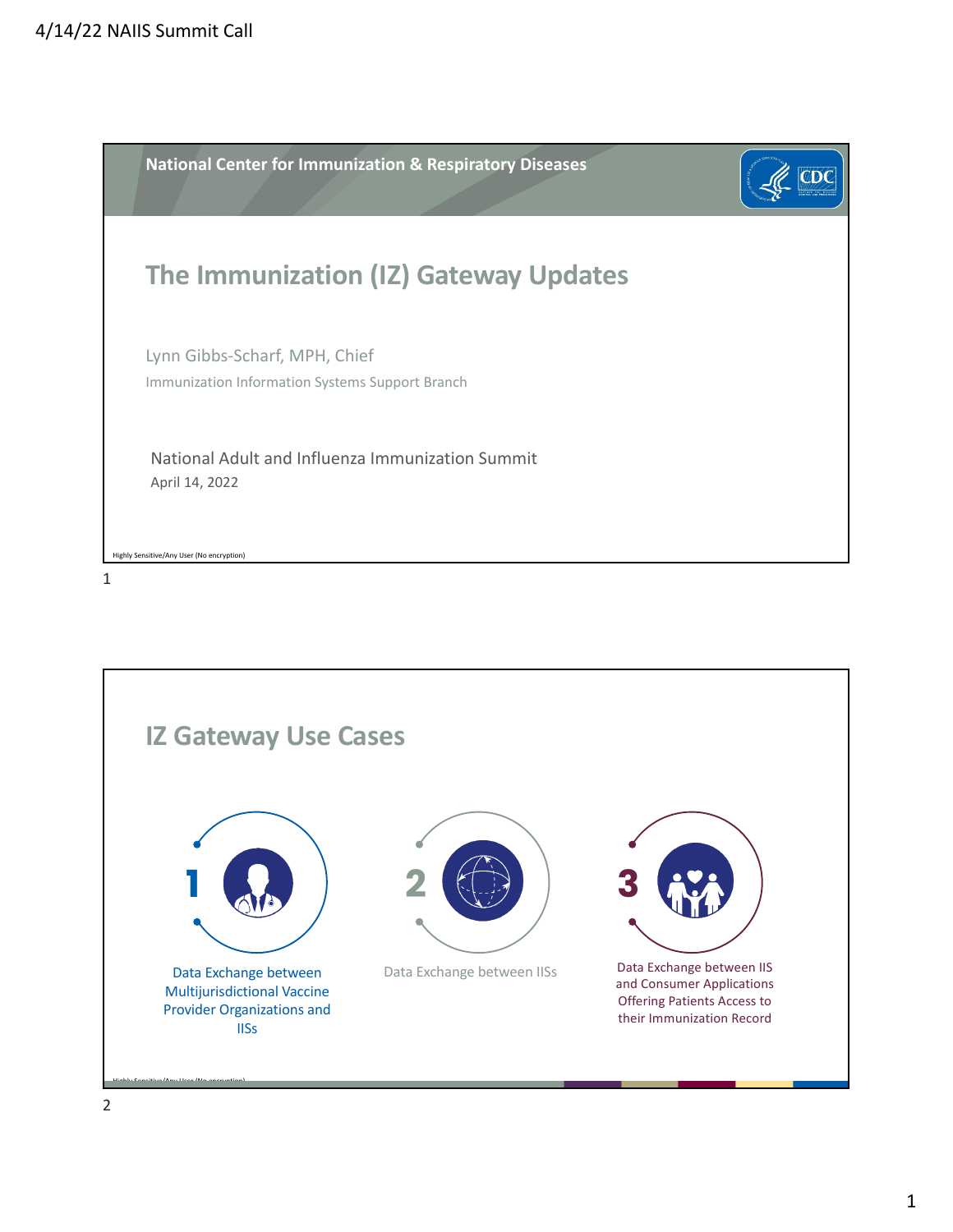

## **Benefits**

- Data exchange **supports submission of data to IIS**
- **Enhances completeness of IIS data**
- Enables a connection between IISs and vaccine provider organizations that improves provider access to data
- Allows providers to **query patient immunization records to inform clinical decisions**

## **Current Status**

- **95% of IIS** are functionally and technically ready for provider-to-IIS data exchange
- 3 organizations with **68 facilities in 8 jurisdictions** are exchanging data with IISs

## **Next Steps**

- Onboarding and initiating **data exchange between VA EHRs and IISs**
- Continue planning conversations with **DOD and BOP** about onboarding activities

3

Highly Sensitive/Any User (No encryption)

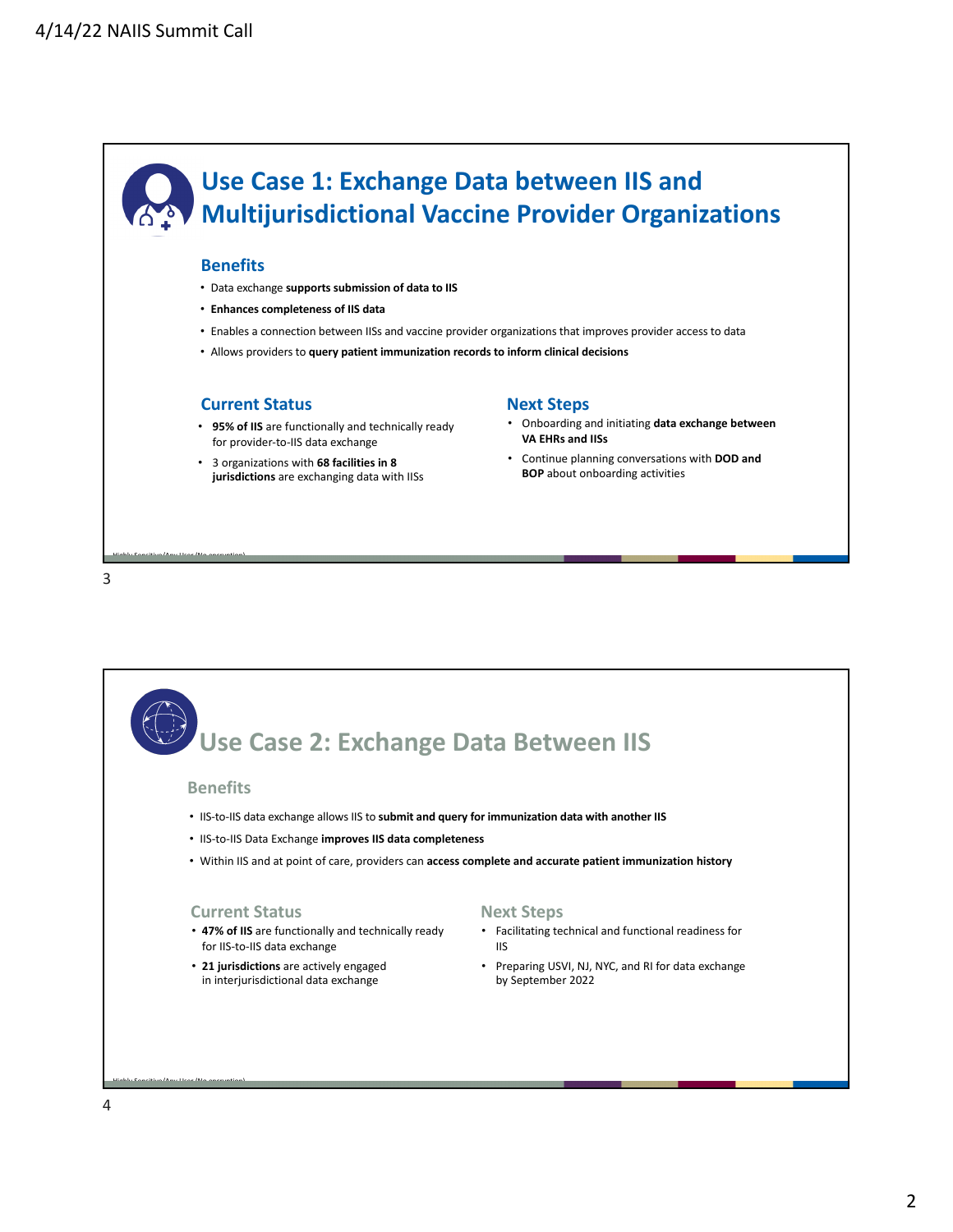

5